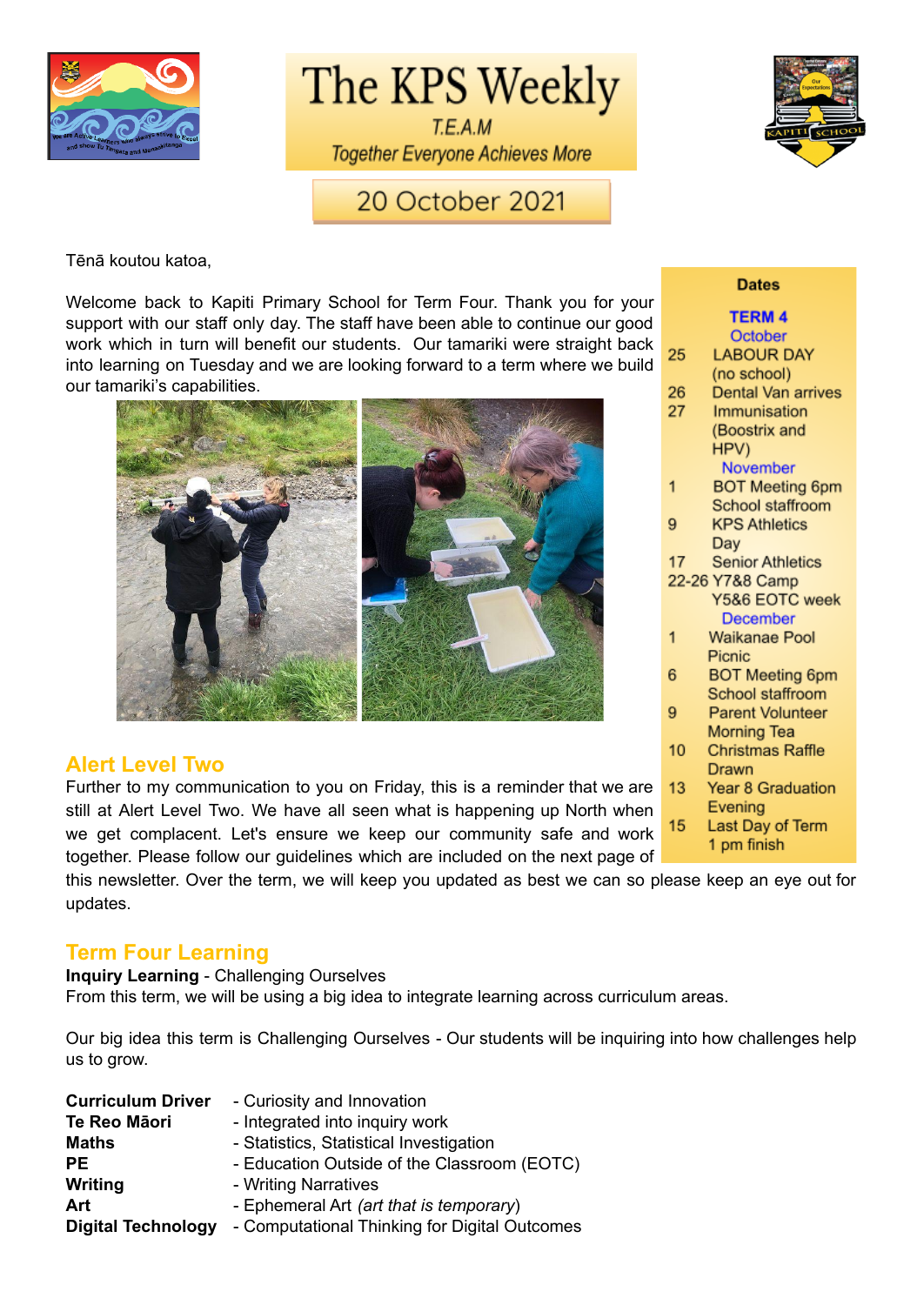#### **Disco**

We are disappointed that we have to cancel our disco due to still being at Alert Level 2. Thanks to the volunteers who put their names forward to support this event and to Liz and our amazing student council who were all so excited to run it.

#### **Mihi Whakatau**

We will not be having a mihi whakatau this term as we are still in Level 2. We look forward to properly welcoming our new students and families at the beginning of 2022.

#### **School Assemblies**

We will not be holding assemblies at Alert Level 2; however, we would like to continue to celebrate our tamariki's hard work by presenting TEAM awards. Watch this space.

#### **Alert Level 2 Guidelines**

We are still at Alert Level 2 so please follow our guidelines. It is important to note that all adults entering the school site to pick up tamariki must be wearing a face mask. Adults should not enter classrooms and need to conduct drop-offs and pickups in an outdoor environment.

There are still a number of public health requirements we all need to follow. Please continue to monitor your health and do not send your children to school if they are not well (and please seek advice about getting a COVID test).

For us, all the required safety precautions for Alert Level 2 will be in place which includes following all the recommendations from the public health experts. This means we will regularly clean and disinfect high-touch surfaces, encourage everyone to frequently wash their hands and cough and sneeze into their elbow. Our cleaners have thoroughly cleaned our learning spaces over the holiday period.

While physical distancing is not a requirement in schools, we will be doing our best to keep students from congregating in very large numbers and keeping spaces well-ventilated.

At Alert Level 2, we ask that you only come onsite if you have to. We understand that it is difficult to leave young children at the gate. If you come on-site, you need to make sure you use the covid tracer app. If you can't do this, you will need to sign in at the office. As above, you need to wear a mask and drop tamariki off outside their classrooms.

Face coverings are not required to be worn in school by staff or children. The Director-General of Health has recommended that children 12 years+ wear a face covering at school – just as older children are required to wear face coverings in some other places. The decision to wear a face-covering for children is up to you and your whānau; whatever your decision it will be respected.

#### **SPORTS/GROUP PHOTOS**

If you would like to order one please email Carol to send an envelope home or ask your child to pick one up from her. Orders and money need to be at the office by Friday 29 October 2021.

#### **Calendars, diaries etc Fundraiser heads up**

Each year we try to give you the opportunity to purchase calendars, diaries, and cards with a piece of your child's artwork on it. Whānau like being able to give these as Christmas gifts or send to family and friends overseas. One of our past parent's organises this for us and she has offered to do this again.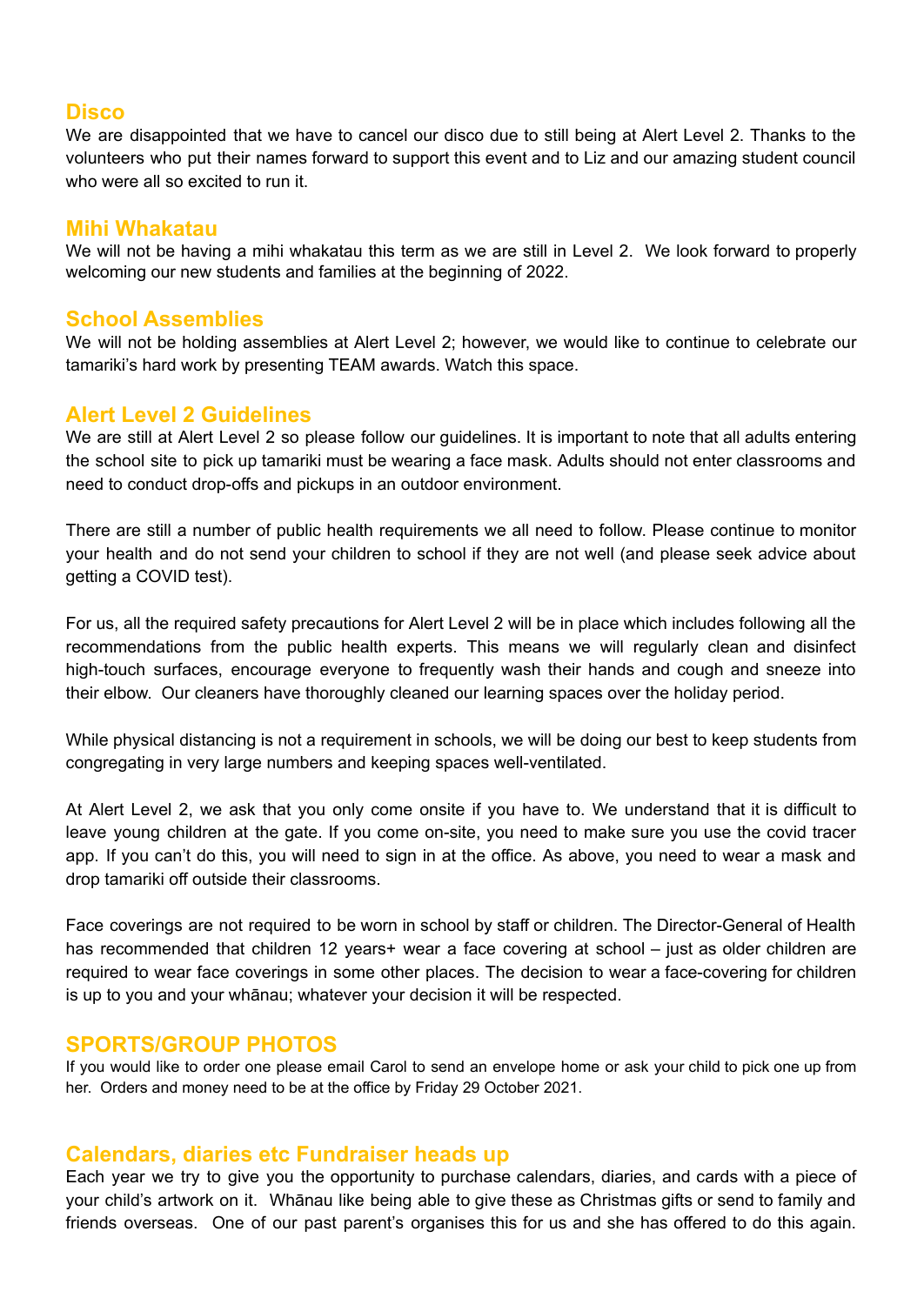The information was sent home last term and order forms and money need to be at the office by this Friday. You can pay this into the school bank account but please put Art and your child's name. Bank

details: Account Name: Kapiti Primary School Board of Trustees Bank: ASB Paraparaumu Account No: 12 3157 0225260 00

#### **ANNUAL CHRISTMAS RAFFLE**

Yesterday, a note was sent home about our main fundraiser for 2021. We hope you will support this by sending along an item for our annual raffle. As an idea, some items we have received in the past are: chocolate/sweets, Christmas decorations/wrapping, food and drink, vouchers, basically something that you would like to have in a Christmas Raffle. At the beginning of November we will send every family home a \$10 raffle card (each ticket is \$1 so there are 10 to sell to friends and family). The raffle card and money needs to be returned to the office by 3 December as the raffle will be drawn on 10 December. If you can sell more than one card please let Carol know and she will gladly supply you with more. Thank you in advance for your much needed support. This raffle will help support our EOTC learning this term.

#### **IMMUNISATIONS - Year 7 & 8 Programme - Boostrix and HPV**

The Immunisation team will be with us on Wednesday (27 October) to give the next round of immunisations that started in April this year. This will be to those children whose parents gave permission at that time. Please read the information below as this relates to the COVID vaccinations alongside the Boostrix and HPV vaccinations.



4 October 2021

Tēnā koutou parents and caregivers

#### Timing of COVID-19 vaccination alongside other vaccinations

In term four, our school-based vaccination team will be visiting your school to offer the Boostrix or HPV vaccination to children in years 7 and 8.

You may be wondering about the best timing of vaccinations for your child. We have been advised by the Ministry of Health, that there is no gap required between receiving the COVID-19 vaccination and receiving the HPV or Boostrix vaccination.

- If your child has already received their first or second dose of the COVID-19 vaccination: they are able to receive the Boostrix or HPV vaccination. There is no gap or wait-time required between receiving these vaccinations.
- If your child is about to receive a COVID-19 vaccination soon: there is no gap or wait-time required between receiving the COVID-19 vaccination and the Boostrix or HPV vaccination.

The Pfizer COVID-19 vaccine has now been widely used in Aotearoa New Zealand and around the world, and its effects are well understood.

We understand that you may have questions or concerns around vaccinations at this time. If so, please feel free to contact us at: rph@huttyalleydhb.org.nz or on (04) 570 9002.

Ngã mihi nui

Yvonne

Yvonne Ayrton | Team Leader - Immunisation, Child Health | Regional Public Health

**Ngā mihi nui Brent McDowell Principal**